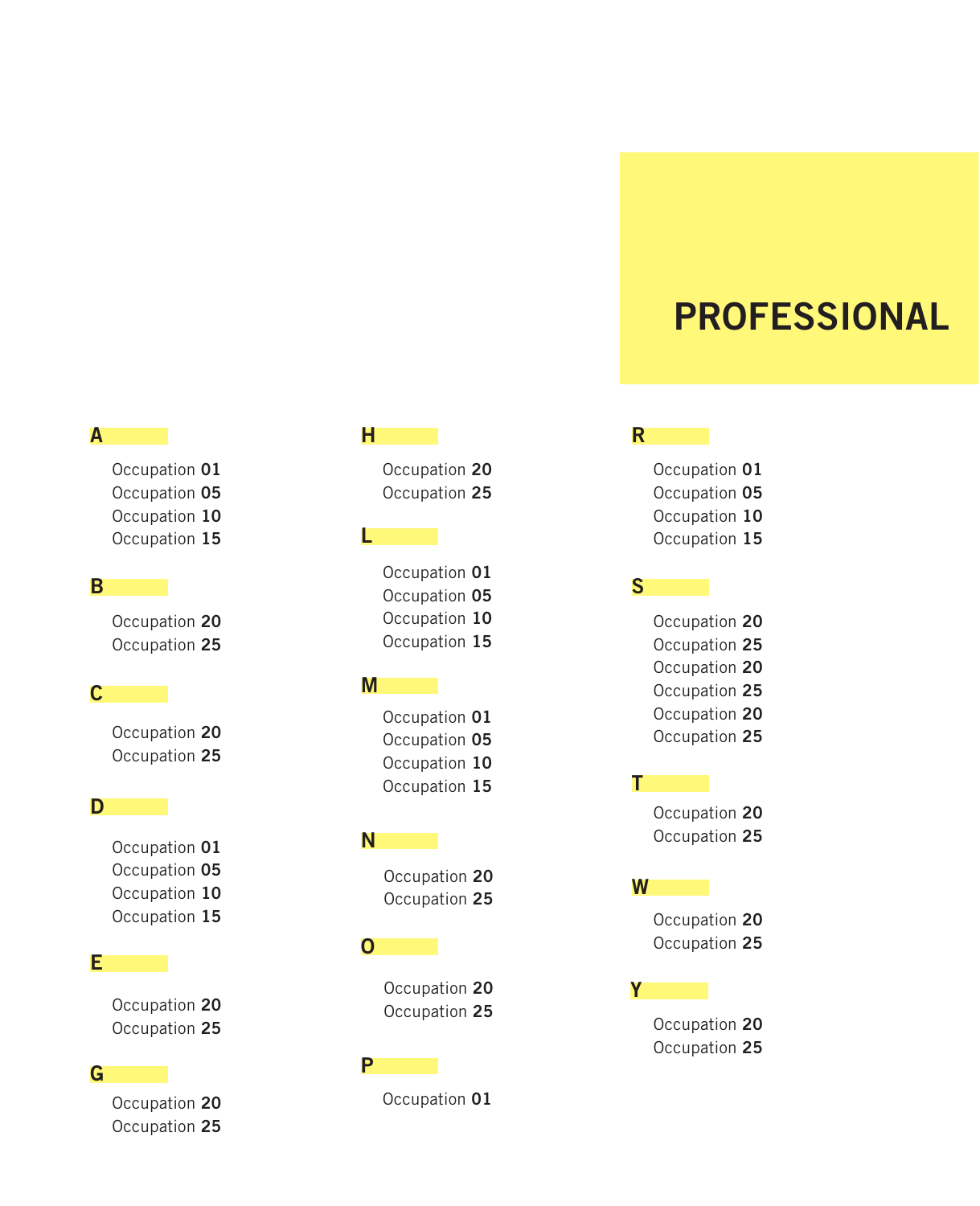#### *Similar Occupations*

Clergy **10**, Counselors **15**, Funeral Directors **20**, Human resources **25**, Market & survey researchers **30**, Recreation workers **35**, Social workers **40**, Sociologists & political scientists **45**, teachers—special education **50**

#### Earnings

Median annual wages of wage and salary clinical, counseling, and school psychologists were  $$64,140$  in May 2008. The middle 50 percent earned between \$48,700 and \$82,800. The lowest 10 percent earned less than \$37,900, and the highest 10 percent earned more than \$106,840. Median annual wages in the industries employing the largest numbers of clinical, counseling, and school psychologists were:

| Offices of other health practioners | \$68,400 |
|-------------------------------------|----------|
| Elementary and secondary schools    | \$65,710 |
| State government                    | \$63,710 |
| Outpatient care centers             | \$59,130 |
| Individual and family services      | \$57,440 |

#### Nature of the Work

Psychologists study mental processes and human behavior by observing, interpreting, and recording how people and other animals relate to one another and the environment. To do this, psychologists often look for patterns that will help them understand and predict behavior using scientific methods, principles, or procedures to test their ideas. Through such research studies, psychologists have learned much that can help increase understanding between individuals, groups, organizations, institutions, nations, and cultures.

Like other social scientists, psychologists formulate theories, or hypotheses, which are possible explanations for what they observe.

But unlike other social science disciplines, psychologists often concentrate on individual behavior and, specifically, in the beliefs and feelings that influence a person's actions.

Research methods vary with the topic which they study, but by and large, the chief techniques used are observation, assessment, and experimentation. Psychologists sometimes gather information and evaluate behavior through controlled laboratory experiments, hypnosis, biofeedback, psychoanalysis, or psychotherapy, or by administering personality, performance, aptitude, or intelligence tests. Other methods include interviews, questionnaires, clinical studies, surveys, and observation—looking for

cause-and-effect relationships between events and for broad patterns of behavior.

Research in psychology seeks to understand and explain thought, emotion, feelings, or behavior. The research findings of psychologists have greatly increased our understanding of why people and animals behave as they do. For example, psychologists have discovered how personality develops and how to promote healthy development. They have gained knowledge of how to diagnose and treat alcoholism and substance abuse, how to help people change bad habits and conduct, and how to help students learn. They understand the conditions that can make workers more productive. Insights provided by psychologists can help people function better as individuals, friends, family members, and workers.

Psychologists may perform a variety of duties in a vast number of industries. For example, those working in health service fields may provide mental healthcare in hospitals, clinics, schools, or private settings. Psychologists employed in applied settings, such as business, industry, government, or nonprofit organizations, may provide training, conduct research, design organizational systems, and act as advocates for psychology.

Psychologists apply their knowledge to a wide range of endeavors, including health and human services, management, education, law, and sports. They usually specialize in one of many different areas.

*Clinical psychologists*—who constitute the largest specialty—are concerned with the assessment, diagnosis, treatment, and prevention of mental disorders. While some clinical psychologists specialize in treating severe psychological disorders, such as schizophrenia and depression, many others may help people deal with personal issues, such as divorce or the death of a loved one. Often times, clinical psychologists provide an opportunity to talk and think about things that are confusing or worrying, offering different ways of interpreting and understanding problems and situations. They are trained to use a variety of approaches aimed at helping individuals, and the strategies used are generally determined by the specialty they work in.

02 therapy, remediation, and consultation. CO Clinical psychologists often interview patients and give diagnostic tests in their own private offices. They may provide individual, family, or group psychotherapy and may design and implement behavior modification programs. Some clinical psychologists work in hospitals where they collaborate with physicians and other specialists to develop and implement treatment and intervention programs that patients can understand and comply with. Other clinical psychologists work in universities and medical schools, where they train graduate students in the delivery of mental health and behavioral medicine services. A few work in physical rehabilitation settings, treating patients with spinal cord injuries, chronic pain or illness, stroke, arthritis, or neurological conditions. Others may work in community mental health centers, crisis counseling services, or drug rehabilitation centers, offering evaluation,

PROFESSIONAL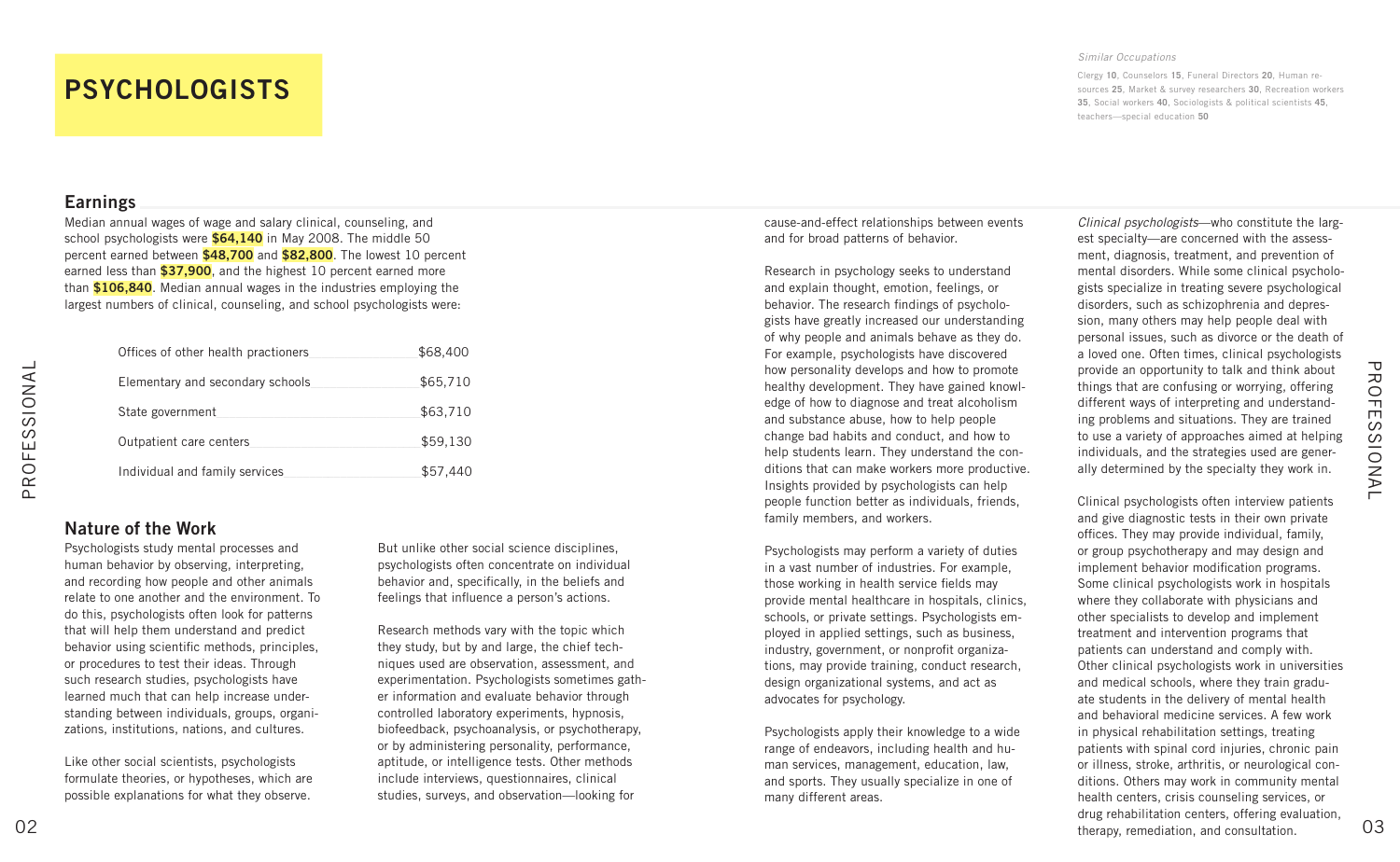#### *Significant Points*

- About 34 percent of psychologists are self-employed, mainly as private practitioners and independent consultants.
- › Employment growth will vary by specialty; for example, clinical, counseling, and school psychologists will have 11 percent growth; industrial-organizational psychologists, 26 percent growth; and 14 percent growth is expected for all other psychologists.
- › Acceptance to graduate psychology programs is highly competitive.
- › Job opportunities should be the best for those with a doctoral degree in a subfield, such as health; those with a master's degree will have good prospects in industrialorganization; bachelor's degree holders will have limited prospects.

Areas of specialization within clinical psychology include health psychology, neuropsychology, geropsychology, and child psychology. Health psychologists study how biological, psychological, and social factors affect health and illness. They promote healthy living and disease prevention through counseling, and they focus on how patients adjust to illnesses and treatments and view their quality of life. Neuropsychologists study the relation between the brain and behavior. They often work in stroke and head injury programs. Geropsychologists deal with the special problems faced by the elderly. Work may include helping older persons cope with stresses that are common in late life, such as loss of loved ones, relocation, medical conditions, and increased care-giving demands. Clinical psychologists may further specialize in these fields by focusing their work in a number of niche areas including mental health, learning disabilities, emotional disturbances, or substance abuse. The emergence and growth of these, and other, specialties reflects the

PROFESSIONAL PROFESSIONAL

increasing participation of psychologists in direct services to special patient populations.

Often, clinical psychologists consult with other medical personnel regarding the best treatment for patients, especially treatment that includes medication. Clinical psychologists generally are not permitted to prescribe medication to treat patients; only psychiatrists and other medical doctors may prescribe most medications. However, two States—Louisiana and New Mexico—currently allow

appropriately trained clinical psychologists to prescribe medication with some limitations.

*Counseling psychologists* advise people on how to deal with problems of everyday living, including problems in the home, place of work, or community, to help improve their quality of life. They foster well-being by promoting good mental health and preventing mental, physical, and social disorders. They work in setztings such as university or crisis counseling centers, hospitals, rehabilitation centers, and individual or group practices.

*School psychologists* work with students in early childhood and elementary and secondary schools. They collaborate with teachers, parents, and school personnel to create safe, healthy, and supportive learning environments for all students. School psychologists address students' learning and behavioral problems, suggest improvements to classroom management strategies or parenting techniques, and evaluate students with disabilities and gifted and talented students to help determine the best way to educate them.

They improve teaching, learning, and socialization strategies based on their understanding of the psychology of learning environments. They also may evaluate the effectiveness of academic programs, prevention programs, behavior management procedures, and other services provided in the school setting.

*Industrial-organizational psychologists* apply psychological principles and research methods to the workplace in the interest of improving the quality of worklife. They also are involved in research on management and marketing problems. They screen, train, and counsel applicants for jobs, as well as perform organizational development and analysis. An industrial psychologist might work with management to reorganize the work setting in order to enhance productivity. Industrial psychologists frequently act as consultants, brought in by management to solve a particular problem.

*Developmental psychologists* study the physiological, cognitive, and social development that takes place throughout life. Some specialize in behavior during infancy, childhood, and adolescence, or changes that occur during maturity or old age. Developmental psychologists also may study developmental disabilities and their effects. Increasingly, research is developing ways to help elderly people remain independent as long as possible.

*Social psychologists* examine people's interactions with others and with the social environment. They work in organizational consultation, marketing research, systems design, or other applied psychology fields. Many social psychologists specialize in a niche area, such as group behavior, leadership, attitudes, and perception.

*Experimental or research psychologists* work in university and private research centers

and in business, nonprofit, and governmental organizations. They study the behavior of both human beings and animals, such as rats, monkeys, and pigeons. Prominent areas of study in experimental research include motivation, thought, attention, learning and memory, sensory and perceptual processes, effects of substance abuse, and genetic and neurological factors affecting behavior.

*Forensic psychologists* use psychological principles in the legal and criminal justice system to help judges, attorneys, and other legal professionals understand the psychological findings of a particular case. They are usually designated as an expert witness and typically specialize in one of three areas: family court, civil court, and criminal court. Forensic psychologists who work in family court may offer psychotherapy services, perform child custody evaluations, or investigate reports of child abuse. Those working in civil courts may assess competency, provide second opinions, and provide psychotherapy to crime victims. Criminal court forensic psychologists often conduct evaluations of mental competency, work with child witnesses, and provide assessment of juvenile or adult offenders.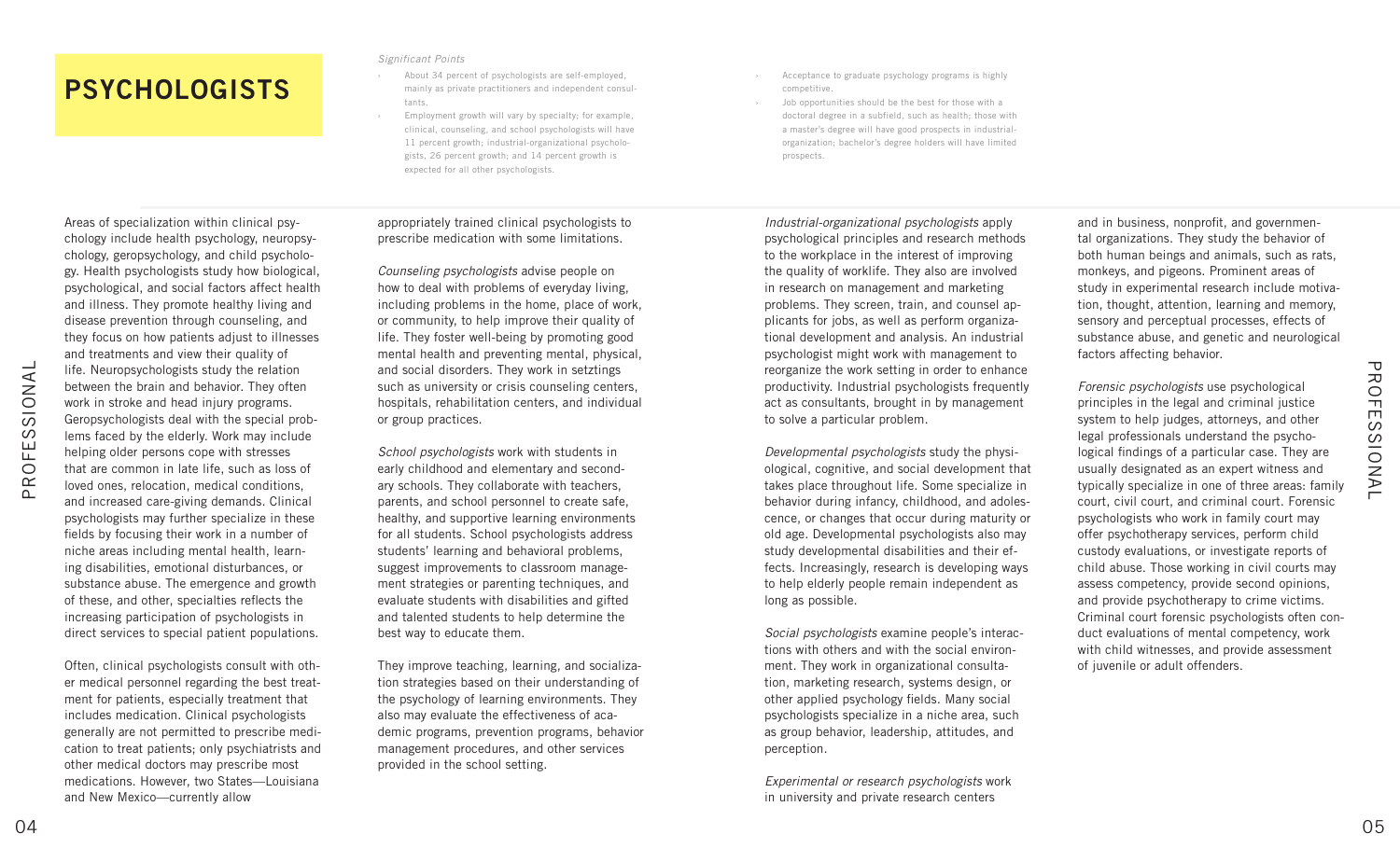#### Training / Other Qualifications / Advancement

*A master's or doctoral degree, and a license, are required for most psychologists.*

**Education and training** A doctoral degree usually is required for independent practice as a psychologist. Psychologists with a Ph.D. or Doctor of Psychology (Psy.D.) qualify for a wide range of teaching, research, clinical, and counseling positions in universities, healthcare services, elementary and secondary schools, private industry, and government. Psychologists with a doctoral degree often work in clinical positions or in private practices, but they also sometimes teach, conduct research, or carry out administrative responsibilities.

A doctoral degree generally requires about 5 years of full-time graduate study, culminating in a dissertation based on original research. Courses in quantitative experimental methods and research design, which include the use of computer-based analysis, are an integral part of graduate study and are necessary to complete the dissertation. The Psy.D. degree may be based on practical work and examinations rather than a dissertation. In clinical, counseling, and school psychology, the requirements for the doctoral degree usually include an additional year of post-doctoral supervised experience.

A specialist degree or its equivalent is required in most States for an individual to work as a school psychologist, although some States credential school psychologists with

master's degrees. A specialist (Ed.S.) degree in school psychology requires a minimum of 2 years of full-time graduate study (at least 60 graduate semester hours) and a 1-year full-time internship during the third year. Because their professional practice addresses educational and mental health components of students' development, school psychologists' training includes coursework in both education and psychology.

People with a master's degree in psychology may work as industrial-organizational psychologists. They also may work as psychological assistants conducting research under the direct supervision of doctoral-level psychologists. A master's degree in psychology requires at least 2 years of full-time graduate study. Requirements usually include practical experience in an applied setting and a master's thesis based on an original research project.

Competition for admission to graduate psychology programs is keen. Some universities require applicants to have an undergraduate major in psychology. Others prefer only coursework in basic psychology with additional courses in the biological, physical, and social sciences, and in statistics and mathematics.

A bachelor's degree in psychology qualifies a person to assist psychologists and other professionals in community mental health centers, vocational rehabilitation offices, and correctional programs. Bachelor's degree holders may also work as administrative assistants for psychologists. Many, however, find employment

in other areas, such as sales, service, or business management.

In the Federal Government, candidates must have a bachelor's degree with a minimum of 24 semester hours in psychology, or a combination of education and experience to qualify for entry-level positions. However, competition for these jobs is keen because this is one of the few ways in which one can work as a psychologist without an advanced degree.

The American Psychological Association (APA) presently accredits doctoral training programs in clinical, counseling, and school psychology, as well as institutions that provide internships for doctoral students in school, clinical, and counseling psychology. The National Association of School Psychologists, with the assistance of the National Council for Accreditation of Teacher Education, helps to approve advanced degree programs in school psychology.

Clinical psychologists in Louisiana and New Mexico who prescribe medication are required to complete a post-doctoral master's degree in clinical psychopharmacology and pass a National exam approved by the State Board of Examiners of psychologists.

**Licensure** Psychologists in a solo or group practice or those who offer any type of patient care—including clinical, counseling, and school psychologists—must meet certification or licensing requirements in all States and the District of Columbia. Licensing laws vary

by State and by type of position and require licensed or certified psychologists to limit their practice to areas in which they have developed professional competence through training and experience. Clinical and counseling psychologists usually need a doctorate in psychology, an approved internship, and 1 to 2 years of professional experience. In addition, all States require that applicants pass an examination. Most State licensing boards administer a standardized test, and many supplement that with additional oral or essay questions. Some States require continuing education for renewal of the license.

The National Association of School Psychologists (NASP) awards the Nationally Certified School Psychologist (NCSP) designation, which recognizes professional competency in school psychology at a national, rather than State, level. Currently, 31 States recognize the NCSP and allow those with the certification to transfer credentials from one State to another without taking a new certification exam. In States that recognize the NCSP, the requirements for certification or licensure and those for the NCSP often are the same or similar. Requirements for the NCSP include the completion of 60 graduate semester hours in school psychology; a 1,200-hour internship, 600 hours of which must be completed in a school setting; and a passing score on the National School Psychology Examination.

PROFESSIONAL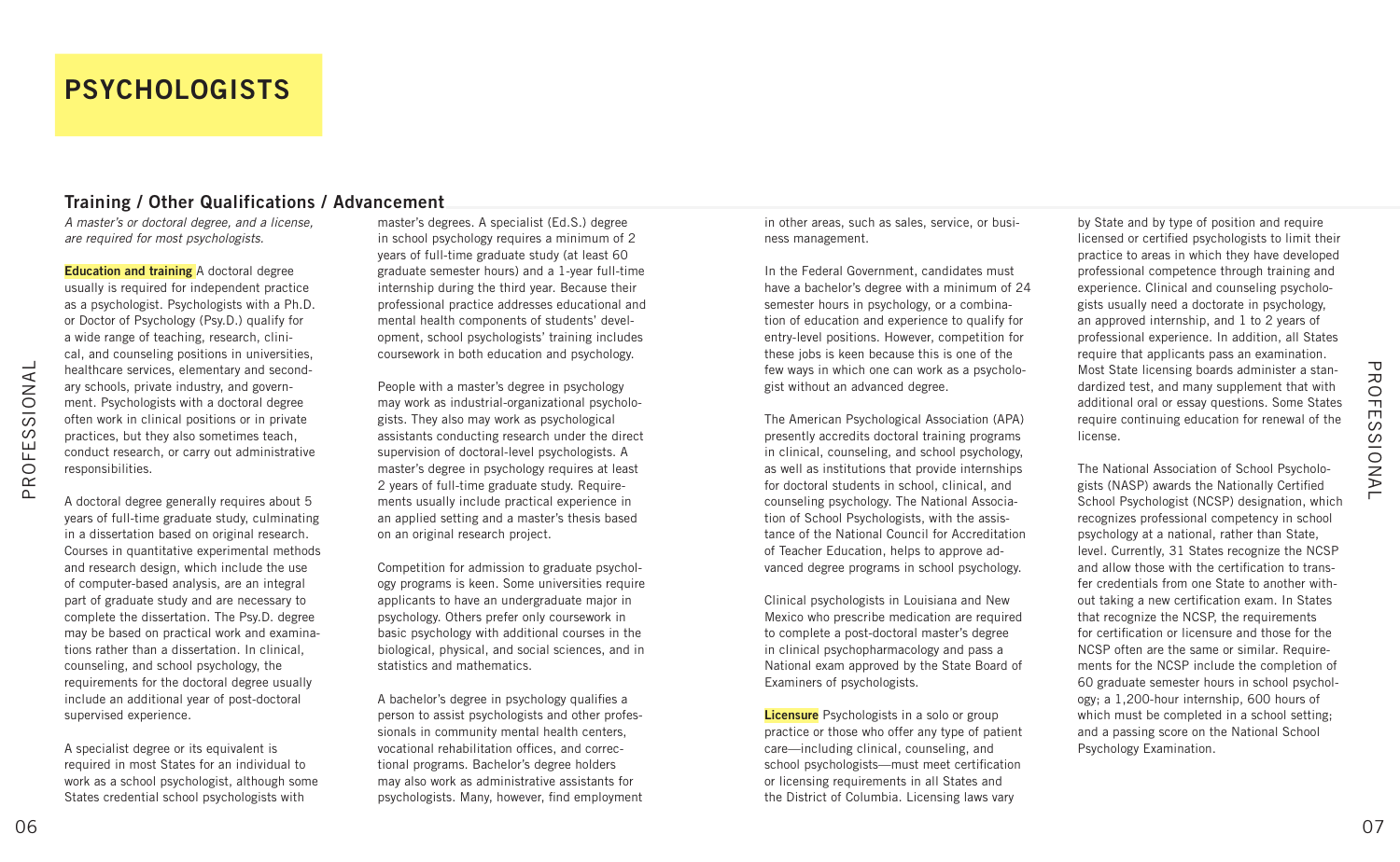**Other qualifications** Aspiring psychologists who are interested in direct patient care must be emotionally stable, mature, and able to deal effectively with people. Sensitivity, compassion, good communication skills, and the ability to lead and inspire others are particularly important qualities for people wishing to do clinical work and counseling. Research psychologists should be capable of detailed work both independently and as part of a team. Patience and perseverance are vital qualities, because achieving results in the psychological treatment of patients or in research may take a long time.

**Certification and advancement** The American Board of Professional Psychology (ABPP) recognizes professional achievement by awarding specialty certification in 13 different areas, such as psychoanalysis, rehabilitation, forensic, group, school, clinical health, and couple and family. To obtain board certification in a specialty, candidates must meet general criteria which consist of having a doctorate in psychology, as well as State licensure. Each candidate must then meet additional criteria of the specialty field, which is usually a combination of postdoctoral training in their specialty, several years of experience, and professional endorsements, as determined by the ABPP. Applicants are then required to pass the specialty board examination.

Psychologists can improve their advancement opportunities by earning an advanced degree and by participation in continuing education.

Many psychologists opt to start their own private practice after gaining experience working in the field.

#### Employment

Employment of psychologists is expected to grow as fast as average. Job prospects should be the best for people who have a doctoral degree from a leading university in an applied specialty, such as counseling or health, and those with a specialist or doctoral degree in school psychology. Master's degree holders in fields other than industrial-organizational psychology will face keen competition. Opportunities will be limited for bachelor's degree holders.

**Employment change** Employment of psychologists is expected to grow 12 percent from 2008 to 2018, about as fast as the average for all occupations. Employment will grow because of increased demand for psychological services in schools, hospitals, social service agencies, mental health centers, substance abuse treatment clinics, consulting firms, and private companies.

Demand for school psychologists will be driven by a growing awareness of how students' mental health and behavioral problems, such as bullying, affect learning. School psychologists will also be needed for general student counseling on a variety of other issues, including working with students with disabilities or

with special needs, tackling drug abuse, and consulting and managing personal crisis.

Spurring demand for clinical psychologists will continue to be the rising healthcare costs associated with unhealthy lifestyles, such as smoking, alcoholism, and obesity, which have made prevention and treatment more critical. An increase in the number of employee assistance programs, which help workers deal with personal problems, also should lead to employment growth for clinical and counseling specialties. More clinical and counseling psychologists will be needed to help people deal with depression and other mental disorders, marriage and family problems, job stress, and addiction. The growing number of elderly will increase the demand for psychologists trained in geropsychology to help people deal with the mental and physical changes that occur as individuals grow older. There also will be increased need for psychologists to work with returning veterans.

Industrial-organizational psychologists also will be in demand to help to boost worker productivity and retention rates in a wide range of businesses. Industrial-organizational psychologists will help companies deal with issues such as workplace diversity and antidiscrimination policies. Companies also will use psychologists' expertise in survey design, analysis, and research to develop tools for marketing evaluation and statistical analysis.

Job prospects Job prospects should be best for people who have a doctoral degree from a leading university in an applied specialty, such as counseling or health, and those with a specialist or doctoral degree in school psychology. Psychologists with extensive training in quantitative research methods and computer science may have a competitive edge over applicants without such background.

Master's degree holders in fields other than industrial-organizational psychology will face keen competition for jobs because of the limited number of positions that require only a master's degree. Master's degree holders may find jobs as psychological assistants or counselors, providing mental health services under the direct supervision of a licensed psychologist. Still, others may find jobs involving research and data collection and analysis in universities, government, or private companies.

Opportunities directly related to psychology will be limited for bachelor's degree holders. Some may find jobs as assistants in rehabilitation centers or in other jobs involving data collection and analysis. Those who meet State certification requirements may become high school psychology teachers.

PROFESSIONAL